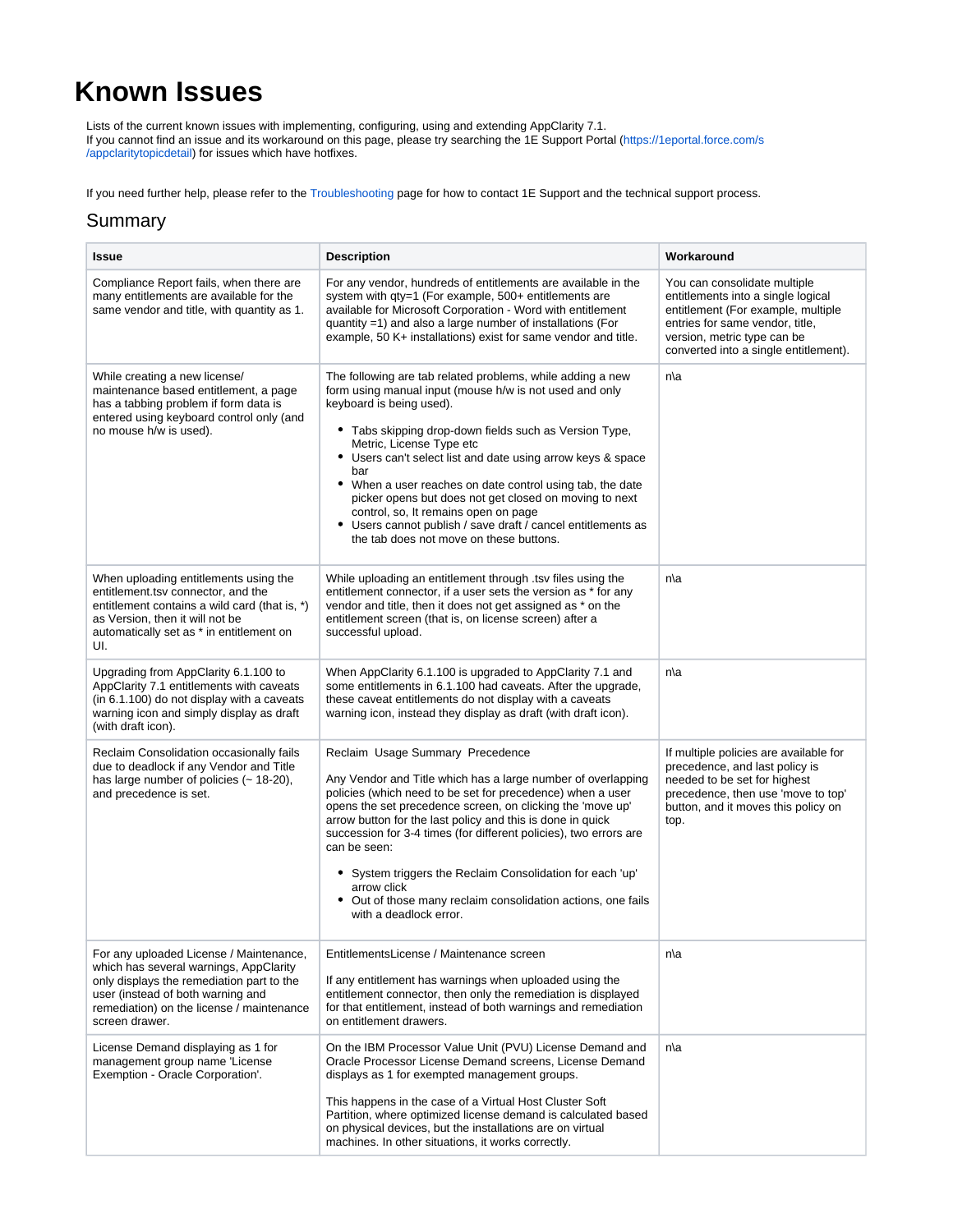| License exempted comment does not<br>appear for Oracle Processor License<br>Demand.                                                                                               | In Oracle license demand, exempted comments do not appear<br>when the device is exempt.                                                                                                                                                                                                                                                                                                                                                                                                                                                                                                                                                                                                                                                                                                                                                                                                                        | n\a                                                                                                                             |
|-----------------------------------------------------------------------------------------------------------------------------------------------------------------------------------|----------------------------------------------------------------------------------------------------------------------------------------------------------------------------------------------------------------------------------------------------------------------------------------------------------------------------------------------------------------------------------------------------------------------------------------------------------------------------------------------------------------------------------------------------------------------------------------------------------------------------------------------------------------------------------------------------------------------------------------------------------------------------------------------------------------------------------------------------------------------------------------------------------------|---------------------------------------------------------------------------------------------------------------------------------|
| Installations on non exempted devices<br>are also marked for exemption under the<br>Global Management group.                                                                      | In case of IBM PVU and Oracle Processor License Demand,<br>the installations on non exempted devices are also marked for<br>exemption under the Global Management group.                                                                                                                                                                                                                                                                                                                                                                                                                                                                                                                                                                                                                                                                                                                                       | n\a                                                                                                                             |
| Entitlement tsv uploaded using the<br>entitlement .tsv connector fails if the tsv<br>file only has a row with a newline/carriage<br>return.                                       | When uploading an entitlement.tsv file using the entitlement<br>upload connector, if there are any blank lines inbetween the<br>entitlements, then the entitlement connector fails.                                                                                                                                                                                                                                                                                                                                                                                                                                                                                                                                                                                                                                                                                                                            | Before you upload the .tsv file, make<br>sure the data is sanitized.                                                            |
| Multiple issues when navigating to and<br>from screens with favorite and non<br>favorite repositories.                                                                            | AppClarity [Compliance]: Adding a license from Compliance-<br>>License Summary opens license form in the default<br>repository even though compliance is associated to non-<br>default Entitlement repository.<br>AppClarity [Manage Associations]: VTVE is selected (from<br>Compliance-2, which is not favorite), and the Manage                                                                                                                                                                                                                                                                                                                                                                                                                                                                                                                                                                             | After switching between screens<br>from different modules/consumers,<br>make sure you have selected the<br>intended repository. |
|                                                                                                                                                                                   | Association button is clicked, then AppClarity navigates the<br>user to (INV-1, which is a favorite).                                                                                                                                                                                                                                                                                                                                                                                                                                                                                                                                                                                                                                                                                                                                                                                                          |                                                                                                                                 |
| On ComplianceLicense Summary installs<br>by details screen, if a user keeps this<br>screen open for long time, an error<br>occurred while loading table data on<br>details table. | On ComplianceLicense Summary installs by details screen, if<br>a user keeps this screen open for a long time, an error<br>occurred while loading table data on details table.                                                                                                                                                                                                                                                                                                                                                                                                                                                                                                                                                                                                                                                                                                                                  | Refresh the page to view the data.                                                                                              |
| No reclaim policy displayed on<br>ReclaimPolicies screen, as the policy is<br>created for *. User navigated to policy<br>using reclaim usage version 14.0.0.5548.                 | ReclaimUsage Summary<br>If a reclaim policy is created on wild card (for example, 1E -<br>Tachyon - and version as *), then on the ReclaimUsage<br>Summary screen, for 1E Tachyon 1.0.0.0, Count of 'selected<br>management group policies' displays as 1 (as hyperlink).<br>On clicking this hyperlink, AppClarity navigates to<br>ReclaimPolicies screen to display the total number of policies.<br>Blank data is displayed on the Policies screen (due to<br>incorrect version/edition filter).<br>It works correctly, if a reclaim policy is created with the exact<br>version.                                                                                                                                                                                                                                                                                                                           | n\a                                                                                                                             |
| Error appears on creating a license for<br>specific title (that is, Office 365 ProPlus)<br>and few other version specific generic<br>issues.                                      | The following are issues when publishing a license for a<br>specific title and edition (Office 365 ProPlus) and also with<br>version values:<br>• Error comes up, when a user tries to create/publish a<br>license for Office 365 (with edition as ProPlus) and<br>(Version as Dot Version with value as 16.*)<br>When creating a license for 'Office 365' with Edition as<br>'ProPlus' and Version as 'All versions', then after it's<br>published, it's edition is changed to <b>E3</b> instead of ProPlus<br>• When a license is created as Version using 'Colloquial<br>version', after publishing the license, the version is set as<br>'dot format' instead of 'Colloquial version'.                                                                                                                                                                                                                     | n\a                                                                                                                             |
| RBAC issues with different AppClarity<br>user roles.                                                                                                                              | Multiple RBAC related issues for different AppClarity user<br>roles:<br>• Reclaim Viewer user - can can also see the<br>AppMigration consumer screen<br>• Reclaim viewer role - when opening the report refresh<br>dropdown, a user is able to see the Full report list link<br>and when they click it, the page breaks with the message<br>'Something went wrong'<br>• Compliance viewer user role - on the compliance detailed<br>installation screen or LDC detailed report screen, when a<br>user clicks on device hyperlinks, the 'Something went<br>wrong' message appears and the page breaks<br>• Entitlement administrator role - provider log displaying the<br>reclaim PO's is visible to a user with the entitlement<br>administrator role<br>• Entitlement administrator role - user is able to see<br>inventory application and perform Configuration Manager<br>manage associations activities. | n\a                                                                                                                             |